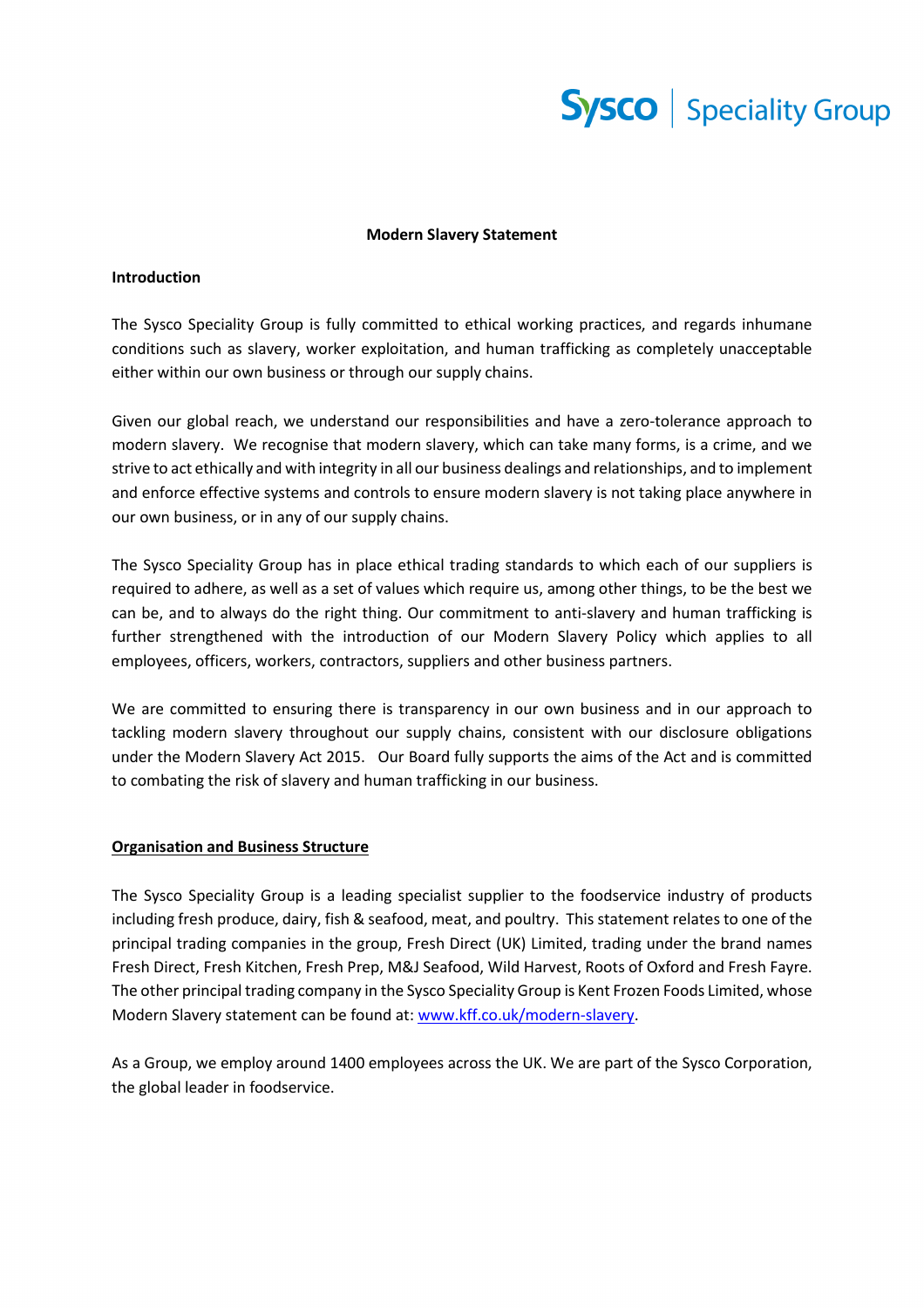

# **Our Supply Chains**

Whilst many of the products sold by the Sysco Speciality Group are sourced from the UK, we also source globally to support the range, quality, provenance, availability, and price requirements of our customers.

### *Prevention of slavery and human trafficking in the Sysco Speciality Group*

### **Right to Work Checks**

All colleagues employed by the Sysco Speciality Group who work on a temporary, fixed term or permanent basis are subject to a right to work check in accordance with UK legislation. A person is unable to commence work for the Sysco Speciality Group unless they satisfy us that they are legally able to work within the UK.

#### **Resourcing**

Where the Sysco Speciality Group employs the services of an employment agency to source candidates for permanent or fixed term positions, we endeavour to only use agencies of good repute and who are listed on our preferred supplier list. The Sysco Speciality Group requires the agencies to undertake the appropriate background checks on prospective colleagues, in conjunction with our own checks.

# **Agency Workers**

Where the Sysco Speciality Group uses temporary workers supplied through an employment agency, we expect and require the agency to undertake the appropriate checks. We operate a preferred supplier list for these agencies and those listed are expected to undertake the appropriate background checks on prospective colleagues and to comply with the Sysco Global Code of Conduct, which incorporates compliance with the Modern Slavery Act and other critical legislation.

If the Sysco Speciality Group identifies that an employment agency is not adhering to our standards, the agency will be removed from the preferred supplier list and will not be engaged in any further recruitment activity on any basis.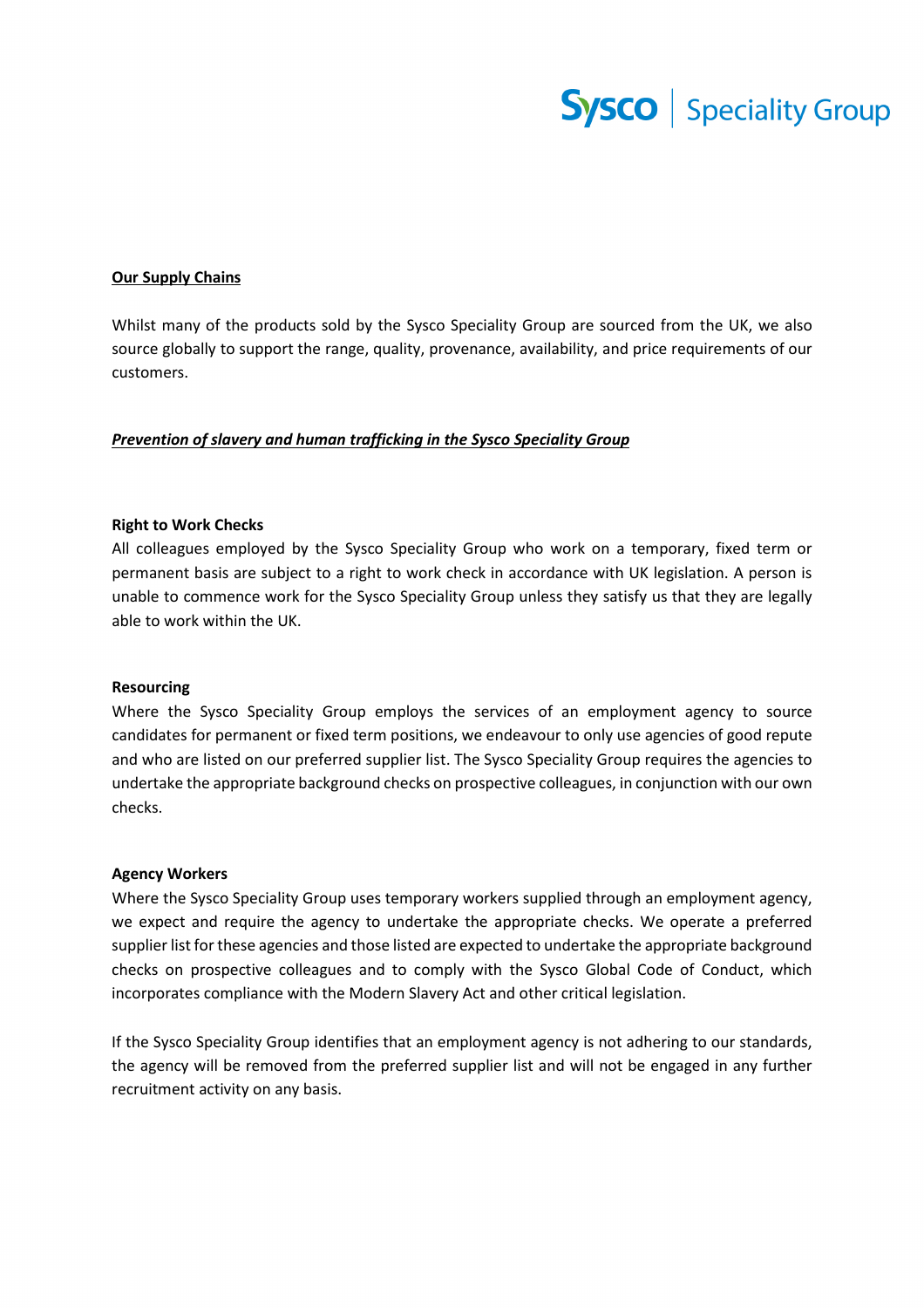# **Sysco** | Speciality Group

# **Whistleblowing policy**

The Sysco Speciality Group has a whistleblowing policy in place under Sysco's Global Code of Conduct, which applies to all employees, casual workers, agency staff, contractors, subcontractors, agents, sponsors, suppliers or any other person associated with the Sysco Speciality Group. Any colleague who has concerns about any aspect of the Group is able to disclose their concerns, through the Ethics Line. Any concerns are investigated thoroughly.

# *Prevention of slavery and human trafficking in the Sysco Speciality Group' supply chains*

The Sysco Speciality Group requires all suppliers to adhere to its standards, which are based on the standards set by the Ethical Trade Initiative (ETI) and reflect the key elements of the International Labour Organisation (ILO) conventions. The Sysco Speciality Group is committed to trading ethically and expects its suppliers to implement appropriately high standards.

### **Supplier adherence to our values**

To ensure all those in our supply chain comply with our values we have in place a supply chain compliance programme.

Our risk framework, against which all new suppliers are assessed, and existing suppliers measured for compliance, determines the level of ethical risk at each stage of the supply chain. Effective escalation processes are in place to support decision making, should the Sysco Speciality Group become aware of non-compliance. Suppliers are required to undertake an independent ethical audit of their full supply chain if it is deemed necessary by the risk assessment. The outcome of such an audit is used to determine whether the Sysco Speciality Group will work with the supplier. The Sysco Speciality Group would address any failure by a supplier to meet the Sysco Speciality Group's standards on a case by case basis, however, suppliers who fail to meet the Sysco Speciality Group's standards may jeopardise their ability to continue to do business with the Sysco Speciality Group.

Suppliers' ethical performance will be monitored on an ongoing basis.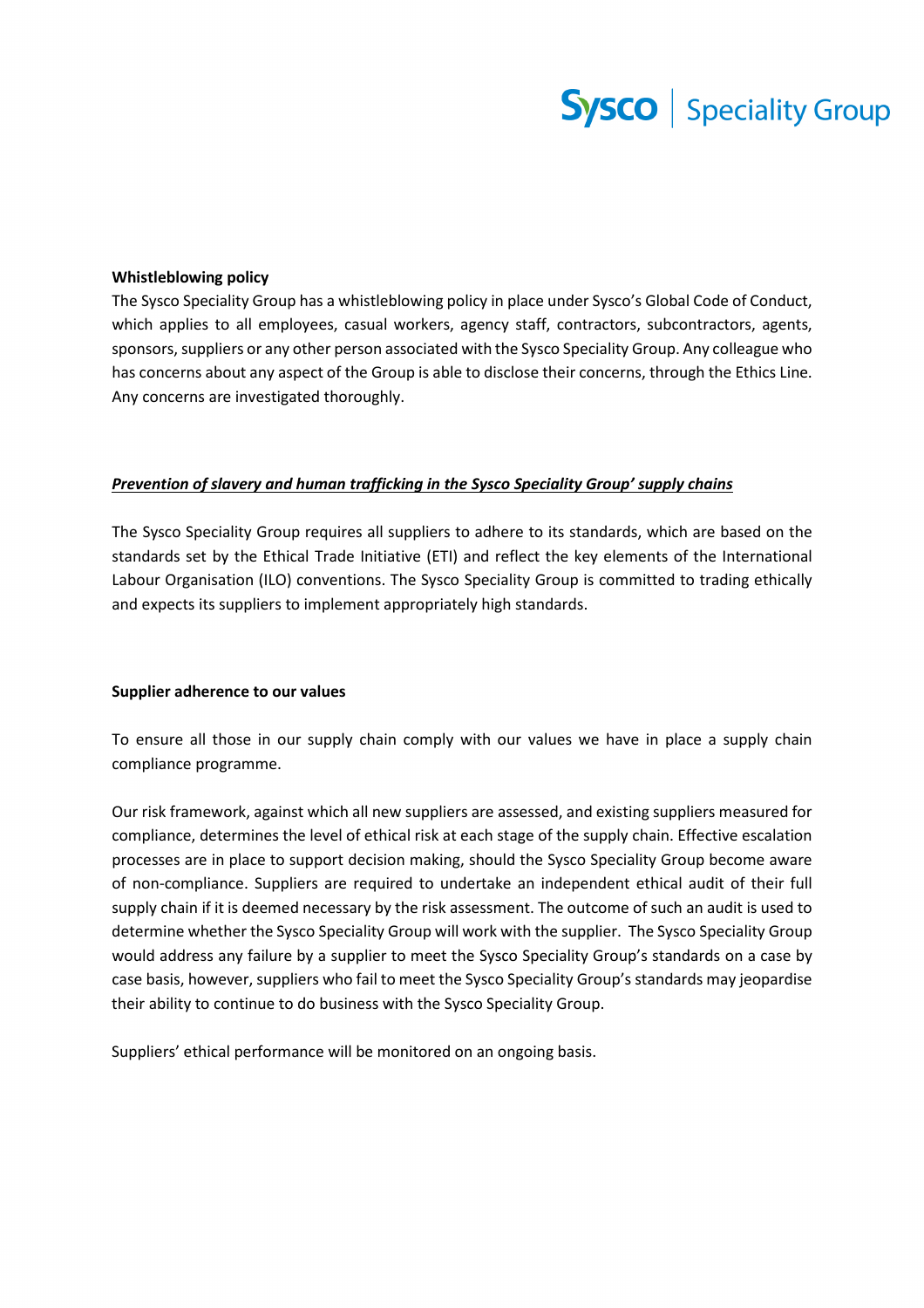

We will continue to review the effectiveness of these controls in reducing the risk of unethical practices.

Our Procurement, Technical, HR and Legal teams have the primary responsibility for ensuring supplier and contractor adherence to our values.

# **Due Diligence Processes**

As part of our ongoing strategy to identify and mitigate risk we have systems in place to:

- Identify and assess potential risk areas in our supply chains.
- Mitigate the risk of slavery and human trafficking occurring in our supply chains.
- Monitor potential risk areas in our supply chains.
- Protect whistle blowers.

# **Training**

Sysco Speciality Group policies and standards are readily available to colleagues through the HR department and notice boards. To ensure a high level of understanding of the legislation and the risks of modern slavery and human trafficking in our supply chains and our business, we provide training to our colleagues in the Procurement team.

# **Reporting on our Progress**

With the introduction of the Modern Slavery Act 2015, we took the opportunity to review and update our Terms and Conditions of Purchase and Ethical Trading Policy. We wrote to all of our suppliers to ensure our suppliers were aware of our joint responsibilities and our requirement for them to adhere to the practices and controls we put in place to ensure the welfare of those employed within their supply chains. We have also reminded our suppliers that we require their cooperation with any inspections and / or investigations conducted by the Sysco Speciality Group from time to time to allow us to verify compliance with our policies.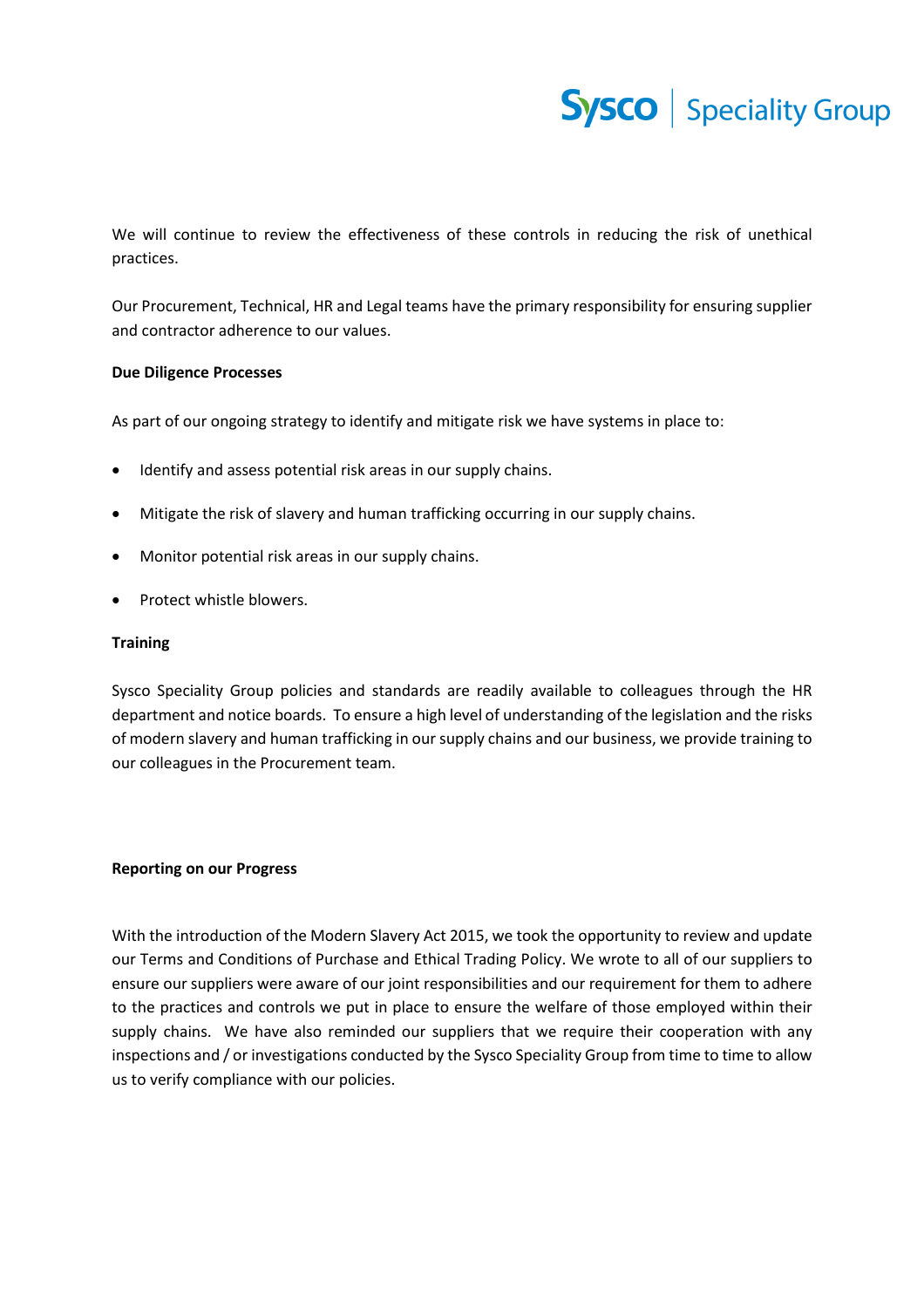

The Sysco Speciality Group continues to train all managers in conducting right to work checks in respect of new starters and we have improved our processes such that no new employee can be setup on payroll without having first passed a right to work check. Further guidance is provided to managers in a document known as the 'manager's toolkit'.

The Sysco Speciality Group has formed a working committee which comprises colleagues from our Procurement, Technical, Human Resources and Legal teams to review our Modern Slavery Statement and related policies and to consider what further improvements can be implemented by the business.

Having amended our Ethical Trading Policy to include a requirement for all new and existing Sysco Speciality Group' brand suppliers to join Sedex, which will allow those suppliers to manage and share their data on responsible sourcing within their supply chain with the Sysco Speciality Group, we have largely completed the roll-out of this Sedex requirement, with 96% of all active supplier sites having obtained Sedex membership and sharing the required data with the Sysco Speciality Group. The data allows us to manage and improve performance when it comes to labour rights, health and safety, the environment and business ethics and to categorize suppliers and/or products into low, medium and higher risk categories, thereby allowing us to take a risk-based approach and to require additional due diligence on any suppliers that fall within the medium to higher risk categories.

We continue to review the effectiveness of our supply chain controls in reducing the risk of unethical practices and we have now started to utilise a new Sedex tool that provides us with enhanced visibility of the ethical risks across our supply chain by allowing us to review our supplier data more closely and, thereby, better identify risk areas.

In collaboration with NSF International, Sysco Speciality Group prepared a number of audits that were designed to assess suppliers of Sysco Speciality Group against ethical standards set by the Sedex Members Ethical Trade Audit (SMETA). These audits will assist us in driving best practice in our supply chain and provide us with greater transparency into the labour standards, health and safety, environmental and business ethics adopted by our suppliers. We will continue to explore how such audits and enhanced due diligence can provide further transparency into our suppliers' ethical performance.

Sysco Speciality Group has continued to provide training throughout the business to ensure that the legislation and new ethical requirements are understood and updates to our policies and standards are widely communicated.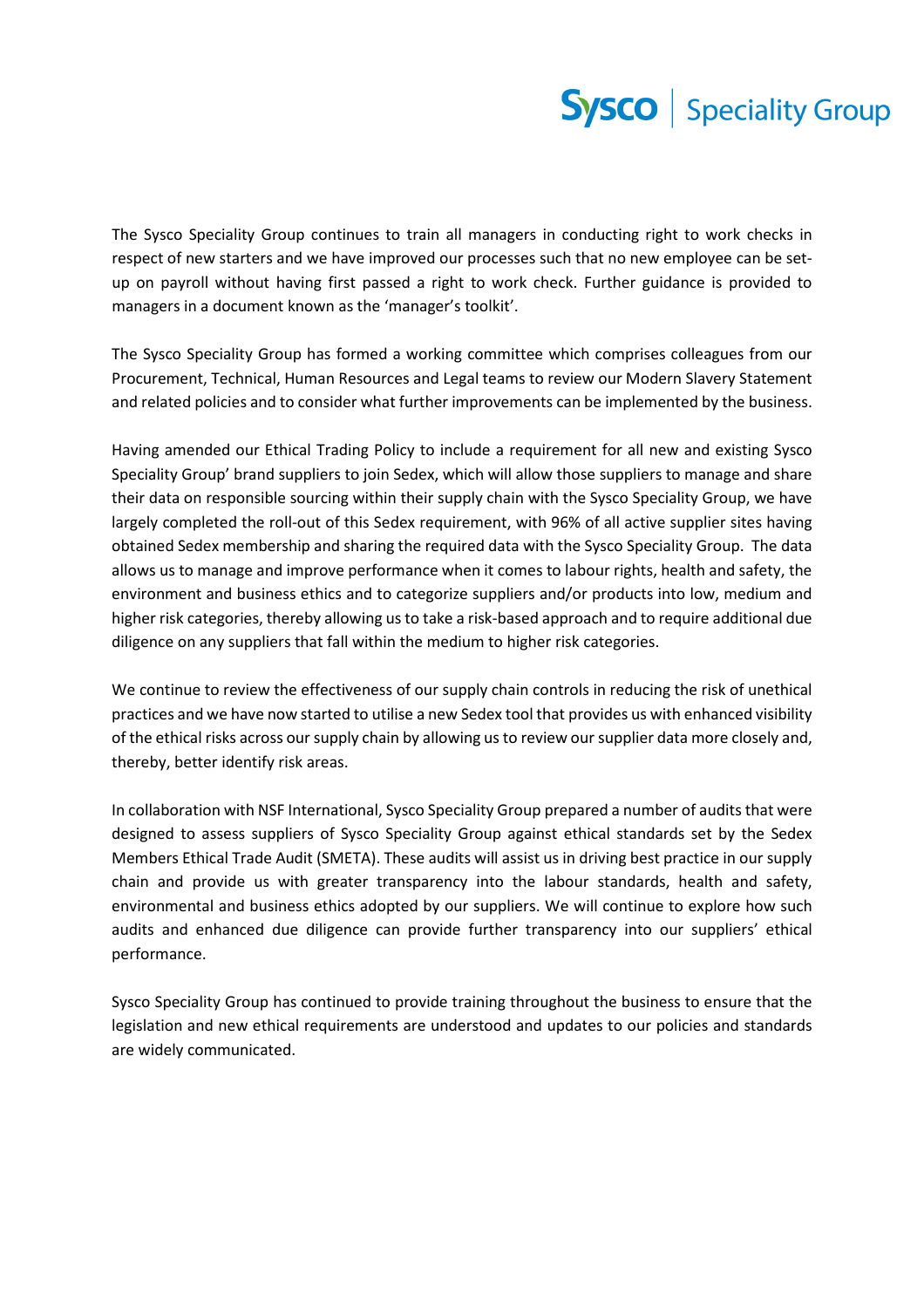

**During the last 12 months we can confirm that there have been no reports of slavery or human trafficking within the Sysco Speciality Group supply chain.** 

# **Further Steps**

We recognise that more can always be done to tackle Modern Slavery and, as a business, we remain committed to helping to increase awareness of the issues and a process of ongoing review of our practices and policies to combat the risk of slavery and human trafficking. We intend to take the following steps to continue to further combat these risks:

- We will continue to build on the ethical trading training provided to our supplier facing Procurement, Technical and Product Development teams that has been developed by the Sysco Speciality Group having regard to the Ethical Trading Initiative (ETI) principles. This training focuses not only on developing an understanding of core ethical issues but also on the practical steps businesses can take to tackle the root causes of modern slavery issues in their supply chains. The training has been completed and attended by the Sysco Speciality Group' Procurement, Product Development and Technical colleagues. We will ensure that all new starters in these areas are provided with appropriate training on their induction and deliver a refresher training programme as required.
- Having undertaken a review of the effectiveness of our supply chain controls in reducing the risk of unethical practices we are continuing to look at ways to enhance the transparency in our supply chain by using best in class tools such as Sedex. We have worked in collaboration with independent experts to help validate our plans and provide additional support.
- Sedex have released a new Self-Assessment Questionnaire that we will require our suppliers to complete within 12 months to provide us with an updated risk profile of the supply chain. This, coupled with the enhanced risk assessment tool and reporting that the Sysco Speciality Group now has access to, improves our visibility of potential ethical risks across our supply chain, allowing us to undertake extended due diligence where higher risk areas are identified.
- We have launched the Sysco Code of Conduct which included the introduction of an Ethics Line and the provision of further training to colleagues on the high standards that we expect as a business. Refresher training on the Sysco Code of Conduct will be delivered annually.